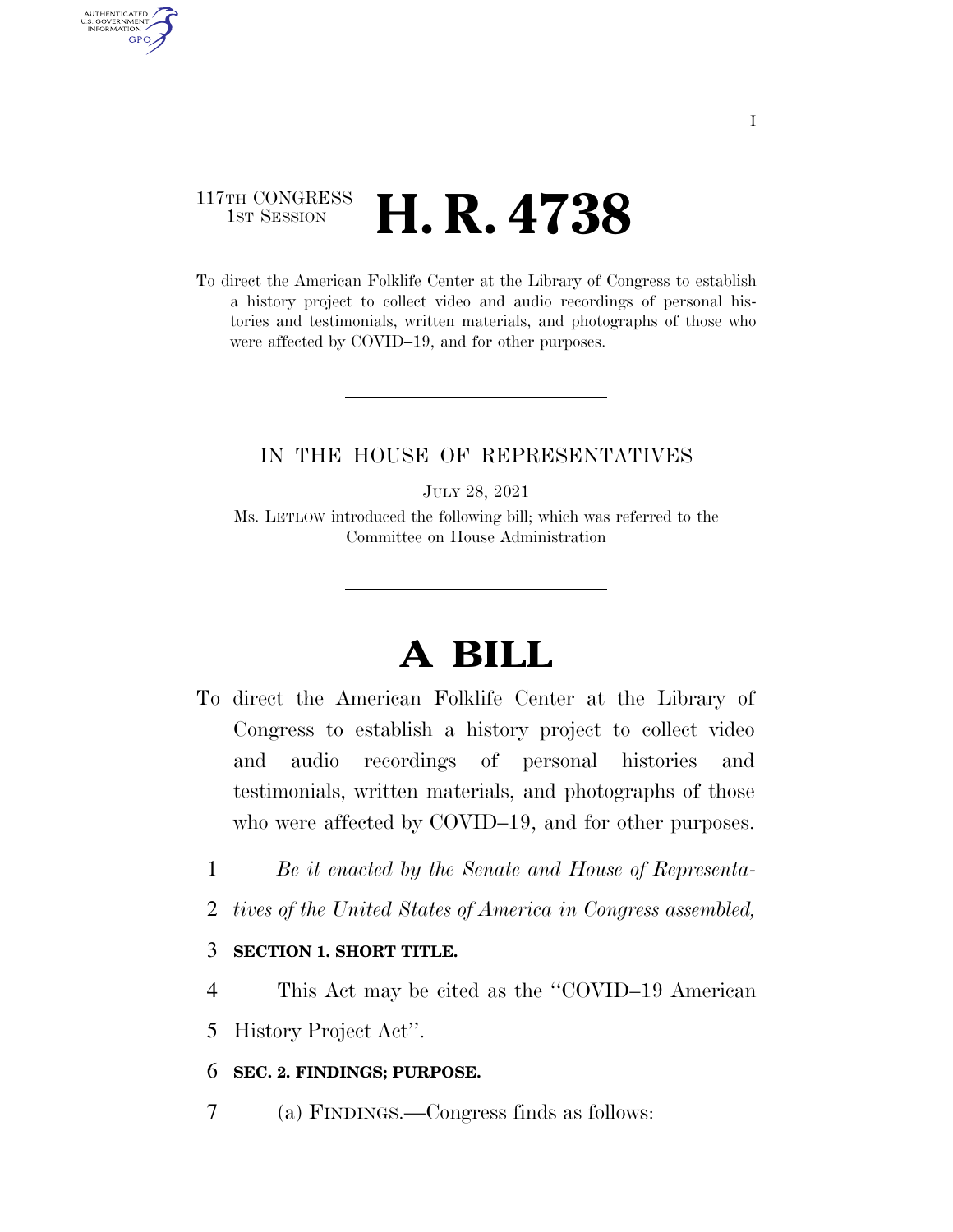| $\mathbf{1}$   | $(1)$ COVID-19 is a highly infectious respiratory     |
|----------------|-------------------------------------------------------|
| $\overline{2}$ | illness caused by a virus called SARS-CoV-2. This     |
| 3              | disease has caused a worldwide pandemic affecting     |
| $\overline{4}$ | millions of people and has fundamentally altered the  |
| 5              | operations of the world's cities, businesses, and     |
| 6              | schools.                                              |
| $\overline{7}$ | $(2)$ The outbreak of COVID-19 was first de-          |
| 8              | tected in Wuhan, China, and on January 21, 2020,      |
| 9              | the first confirmed case of COVID-19 was diag-        |
| 10             | nosed in the United States.                           |
| 11             | (3) The World Health Organization (WHO) de-           |
| 12             | clared COVID-19 a global pandemic on March 11,        |
| 13             | 2020, and the President of the United States issued   |
| 14             | a national emergency declaration concerning the       |
| 15             | pandemic on March 13, 2020.                           |
| 16             | (4) To date, 194 million individuals have tested      |
| 17             | positive for COVID-19. Of those, 35 million are       |
| 18             | Americans; that is, more than one of every 10 Amer-   |
| 19             | icans. Almost 4.2 million people have died from       |
| 20             | COVID-19 globally, and over 610,000 deaths have       |
| 21             | occurred in the United States.                        |
| 22             | (5) The first American received the COVID-19          |
| 23             | vaccine on December 14, 2020. Since then, 163 mil-    |
| 24             | lion Americans have been vaccinated and 188.5 mil-    |
| 25             | lion have received at least one dose. The vaccine be- |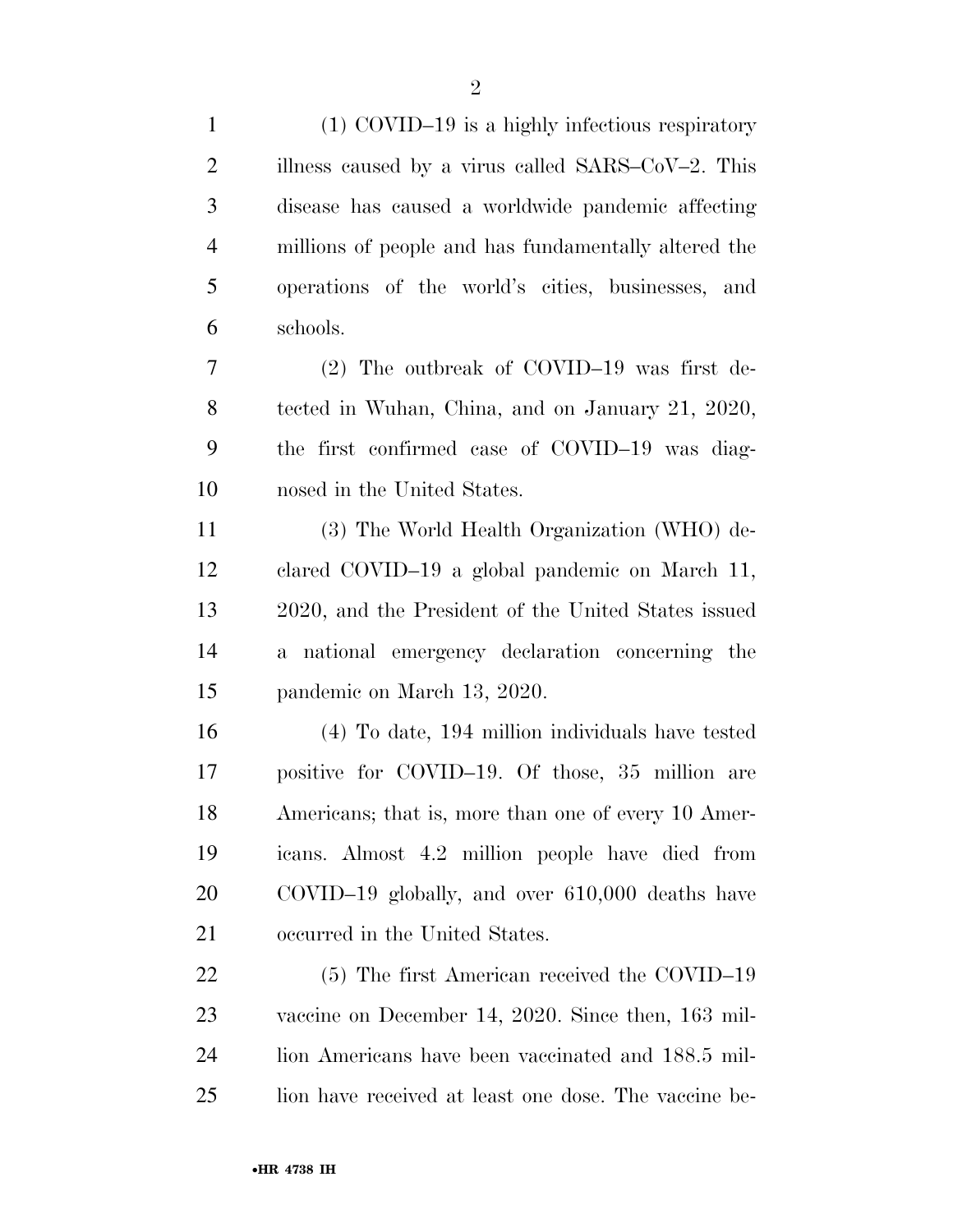came available to every American adult 18 and older on April 19, 2021.

 (6) While there are still remaining cases, and healthcare professionals and researchers are tire- lessly working to eradicate the disease, it is impor- tant we begin work to fully capture the firsthand personal stories of those impacted by COVID–19, a major national event in the history of this country.

 (7) Oral histories are of immeasurable value to historians, researchers, authors, journalists, film makers, scholars, students, and citizens of all walks of life. Survivors of the pandemic, survivors of loved ones who lost their lives to COVID–19, and frontline healthcare workers should be remembered and can provide valuable firsthand knowledge on how this pandemic impacted their everyday lives.

 (8) It is in the Nation's best interest to collect and catalog oral histories of Americans who were af- fected by the pandemic so that future generations will have original sources of information regarding the lives and times of those who lived through or died from the COVID–19 pandemic and conditions under which they endured. These accounts will allow an opportunity for Americans to remember those who lost their lives and may learn firsthand of the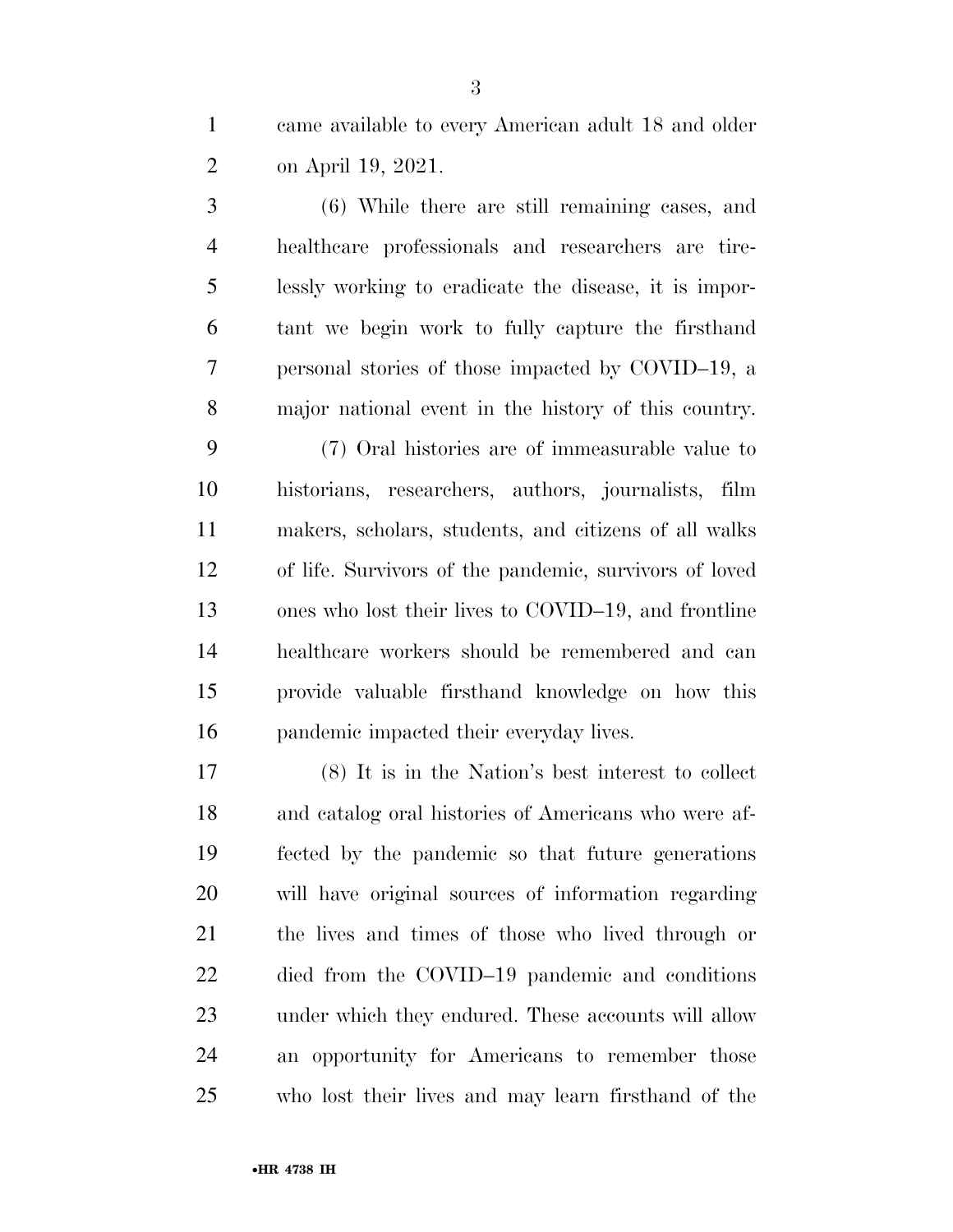heroics, loneliness, horrors, and triumphs of the healthcare workers who combated this pandemic.

 (9) The Library of Congress, as the Nation's oldest Federal cultural institution and largest and most inclusive library in human history, is an appro- priate repository to collect, preserve, and make avail- able to the public an archive of these oral histories. The Library's American Folklife Center has exper- tise in the management of documentation projects and experience in the development of cultural and educational projects for the public.

 (b) PURPOSE.—It is the purpose of this Act to create a new federally sponsored, authorized, and funded project that will coordinate at a national level the collection of video and audio recordings of personal histories and testimonials, written materials, and photographs of Ameri- cans who contracted COVID–19, individuals who lost fam- ily members and friends to COVID–19, and healthcare workers who fought to treat the illness. These stories will inform, assist, and encourage local efforts to preserve the stories of this pandemic and the ones who lost their battle to the pandemic.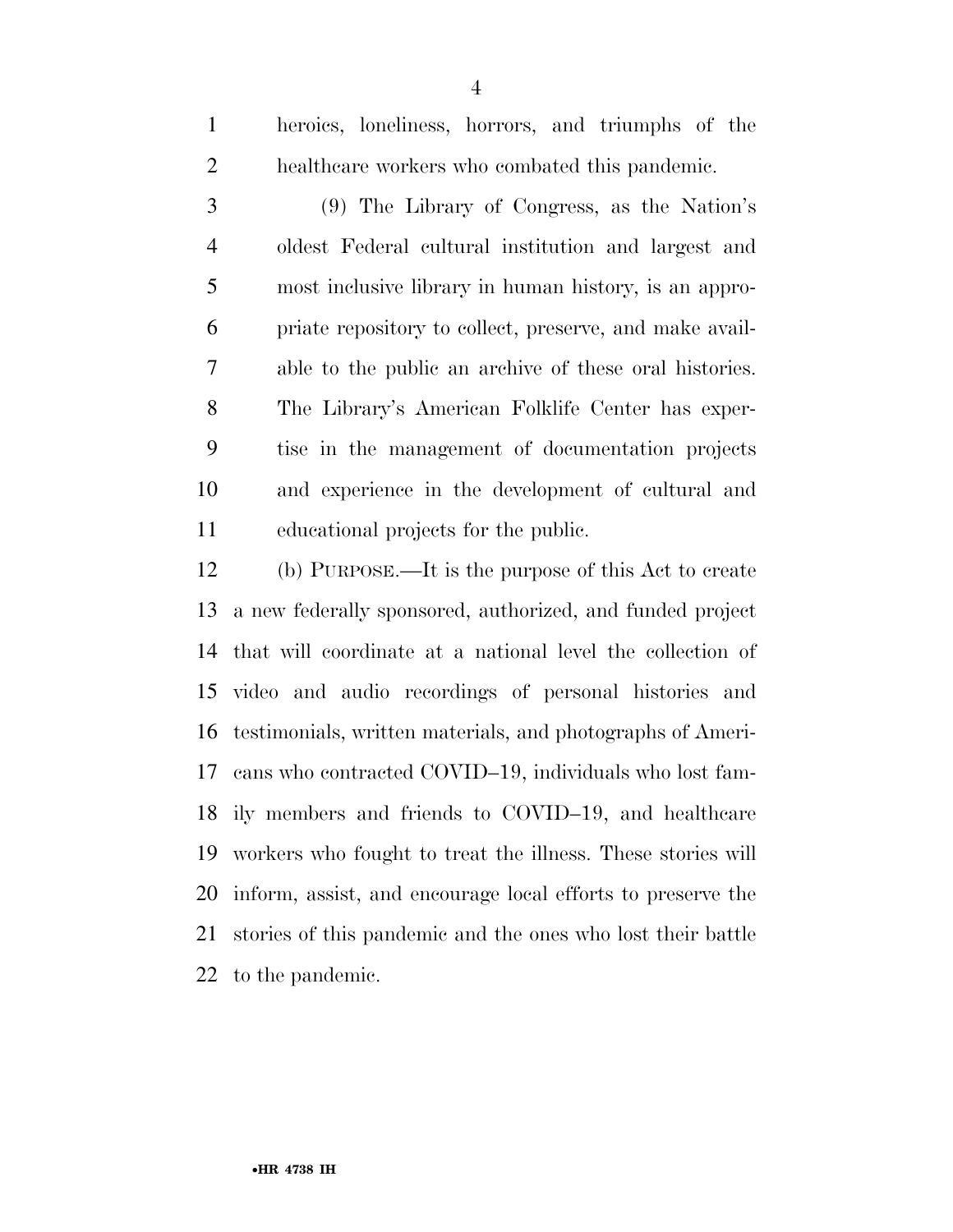**SEC. 3. ESTABLISHMENT OF PROJECT AT AMERICAN FOLKLIFE CENTER TO COLLECT VIDEO AND AUDIO RECORDINGS, WRITTEN MATERIALS, AND PHOTOGRAPHS OF INDIVIDUALS AF-FECTED BY COVID–19.** 

 (a) IN GENERAL.—The Director of the American Folklife Center at the Library of Congress shall establish a history project to be known as the ''COVID–19 Amer- ican History Project'' (hereafter referred to as the ''Project'') to—

 (1) collect video and audio recordings of per- sonal histories and testimonials of individuals who contracted COVID–19, individuals who lost family members to COVID–19, and frontline healthcare workers who fought to treat the illness;

 (2) create a collection of the recordings ob- tained (including a catalog and index) which will be available for public use through the National Digital Library of the Library of Congress and such other methods as the Director considers appropriate, to 21 the extent feasible and subject to available resources; and

•**HR 4738 IH** (3) solicit, reproduce, and collect written mate- rials (such as letters and diaries) and photographs relevant to the personal histories of individuals who contracted COVID–19, individuals who lost family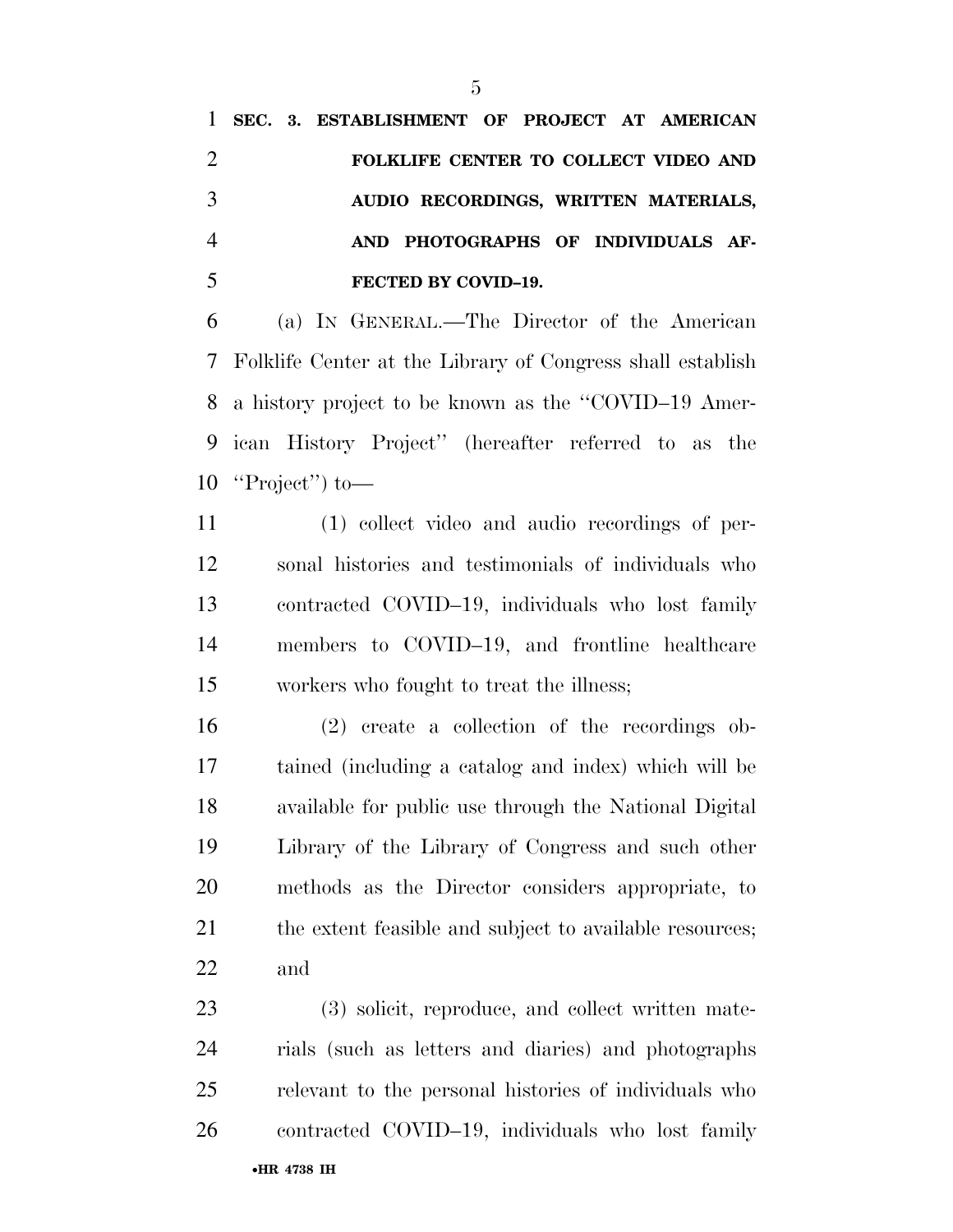members and friends to COVID–19, and frontline healthcare workers who fought to treat the illness, and catalog such materials in a manner the Director considers appropriate, consistent with and com- plimentary to the efforts described in paragraphs (1) and (2).

 (b) USE OF AND CONSULTATION WITH OTHER ENTI- TIES.—The Director may carry out the activities described in paragraphs (1) and (3) of subsection (a) through agree- ments and partnerships entered into with other govern- ment and private entities, and may otherwise consult with interested persons (within the limits of available re- sources) and develop appropriate guidelines and arrange- ments for soliciting, acquiring, and making available re- cordings, written materials, and photographs under the Project. The recordings, written materials, and photo- graphs shall be available on the Library of Congress website and may be used to educate the public on the im-pacts COVID–19 has on everyday Americans.

 (c) TIMING.—As soon as practicable after the enact- ment of this Act, the Director shall begin collecting video 22 and audio recordings under subsection  $(a)(1)$ .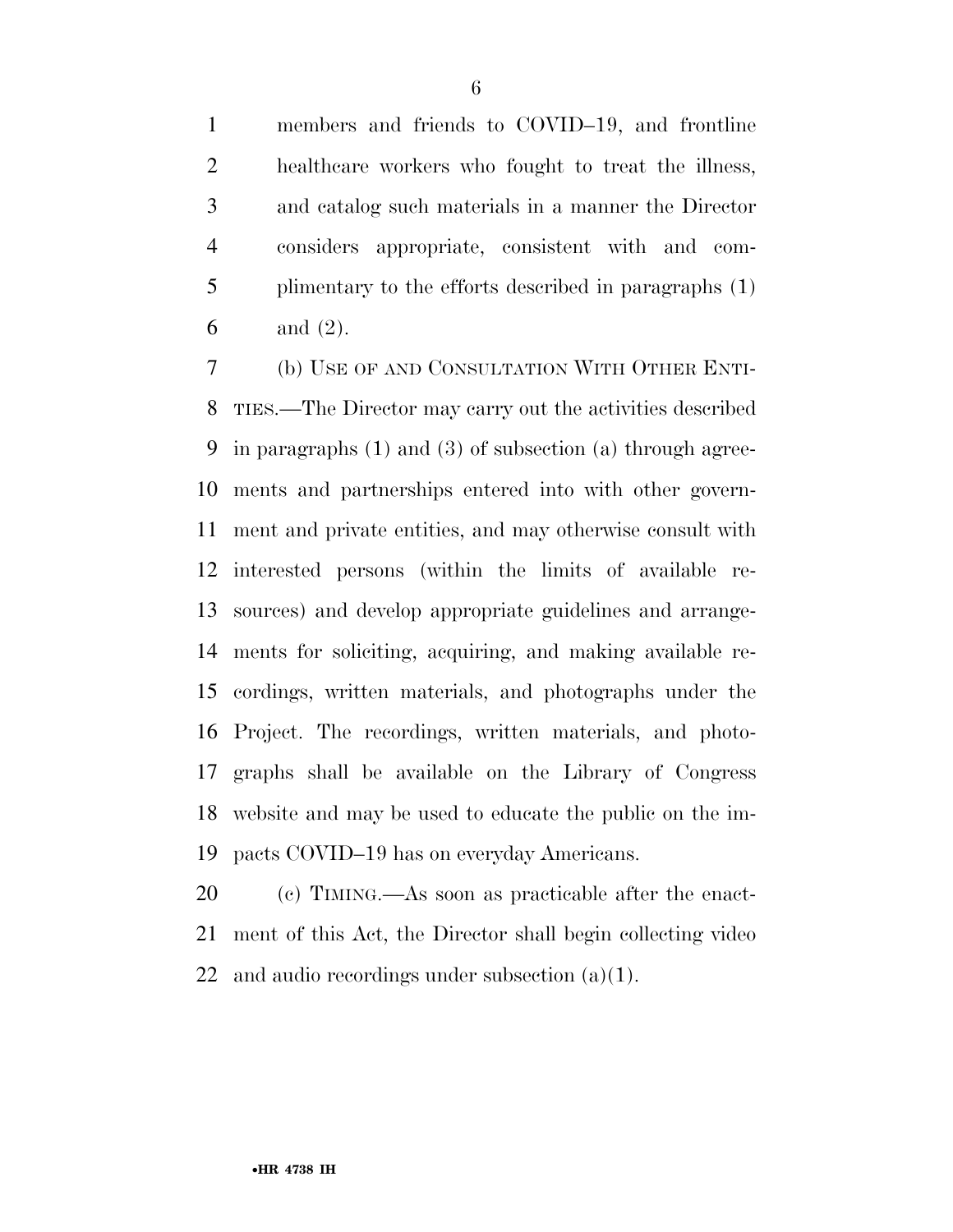#### **SEC. 4. PRIVATE SUPPORT.**

 (a) ACCEPTANCE OF DONATIONS.—The Librarian of Congress may solicit and accept donations of funds and in-kind contributions to carry out the Project.

 (b) ESTABLISHMENT OF SEPARATE GIFT AC- COUNT.—There is established in the Treasury (among the accounts of the Library of Congress) a gift account for the Project.

 (c) DEDICATION OF FUNDS.—Notwithstanding any other provision of law—

 (1) any funds donated to the Librarian of Con- gress to carry out the Project shall be deposited en- tirely into the gift account established under sub-section (b);

 (2) the funds contained in such account shall be used solely to carry out the Project; and

 (3) the Librarian of Congress may not deposit into such account any funds donated to the Librar- ian which are not donated for the exclusive purpose of carrying out the Project.

#### **SEC. 5. AUTHORIZATION OF APPROPRIATIONS.**

 There are authorized to be appropriated to carry out this Act—

(1) \$250,000 for fiscal year 2022; and

•**HR 4738 IH** (2) such sums as may be necessary for each succeeding fiscal year, except that no funds are au-